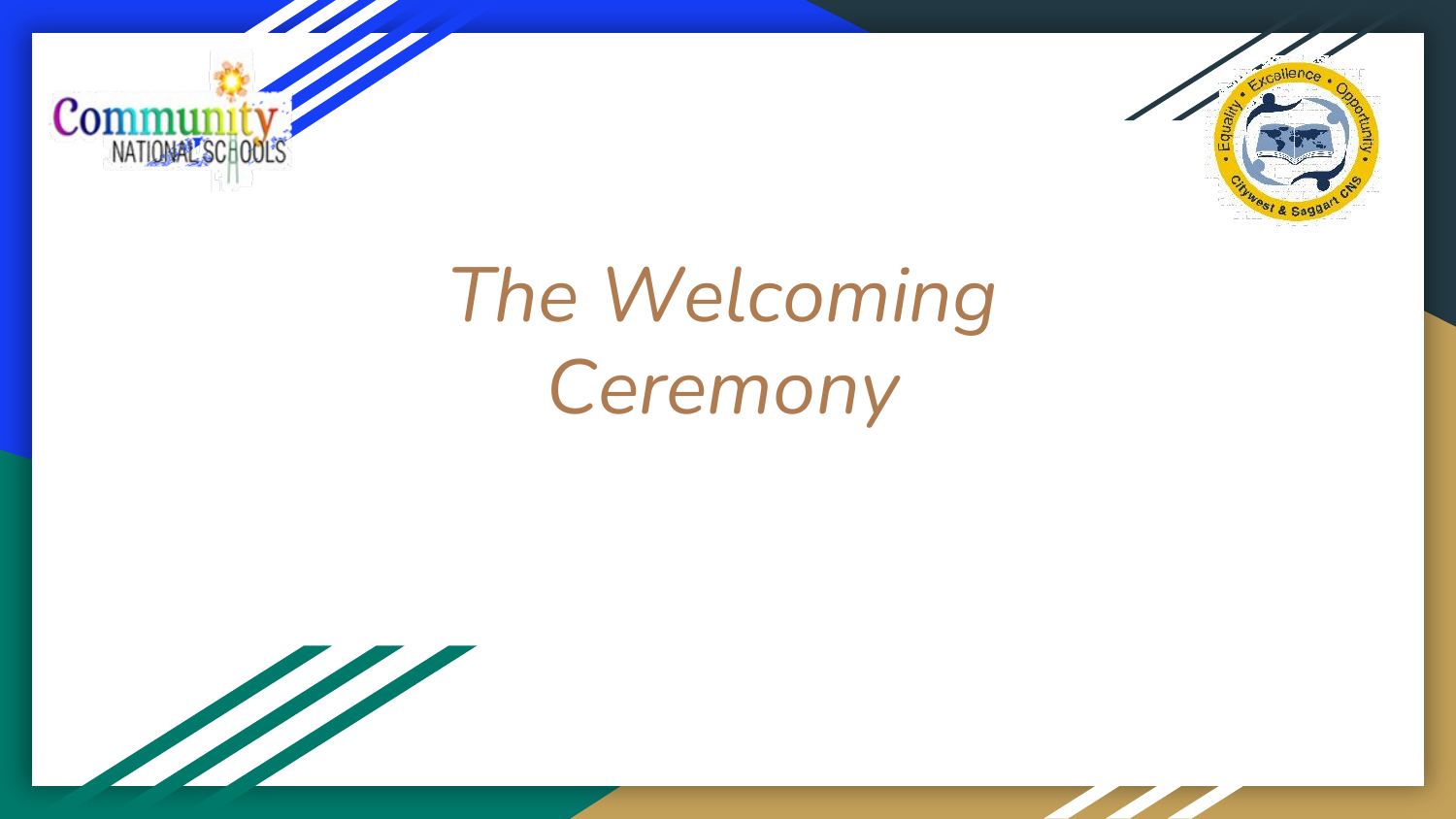

- Each October, the new Junior Infants who come into our school put together a Welcoming Ceremony.
- Through the use of songs, art, drama, oral language and dance, the children become part of their school community while sharing what makes them special and unique.
- All this is done through linkage and integration with the GMGY curriculum and the curriculum as a whole.
- Usually the parents will come in and see the children perform (similar to the Winter Concert) but unfortunately the last couple of years the Ceremony has been pre recorded and sent to parents.
- Contributions to the ceremony should be made by the children but also parents, classroom teachers and the principal can add to the ceremony

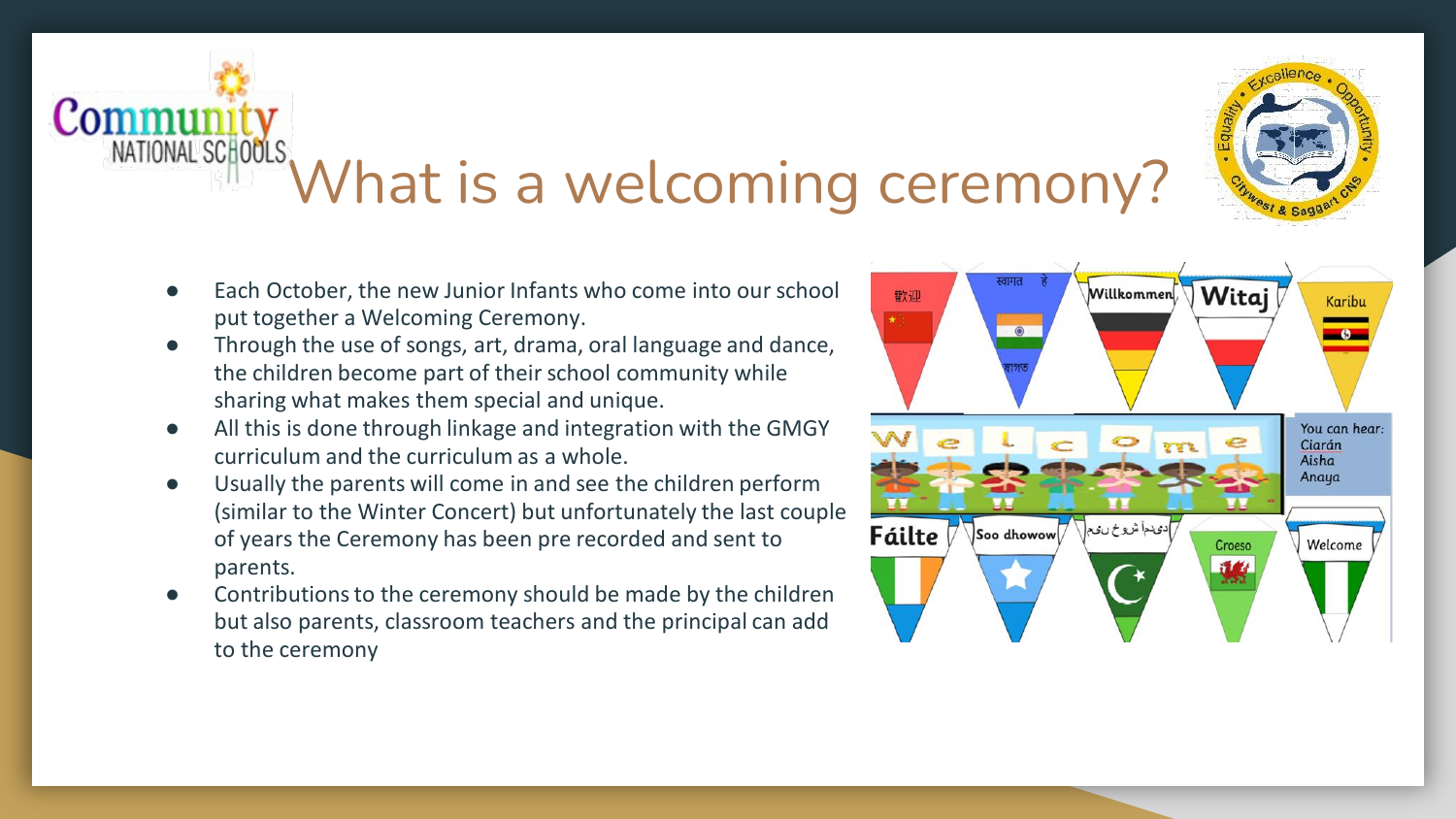



## Why we have a welcoming ceremony?

- Children mark their first half term as a member of a Community National School by celebrating some of their achievements of this first half term.
- Allows us as a school to get to know the children and their stories in a safe and energetic environment.
- Through conversations in preparation for the ceremony, children get a better understanding of each other's celebrations and appreciate each other's right to express their beliefs through celebrations
- Children have the opportunity to have a shared celebration, where even though the children may come from different backgrounds and different and no faiths, they have this first shared experience
- Introduces children to the GMGY Curriculum through the Strand *Beliefs and Religions* and the Element of *Celebrations*

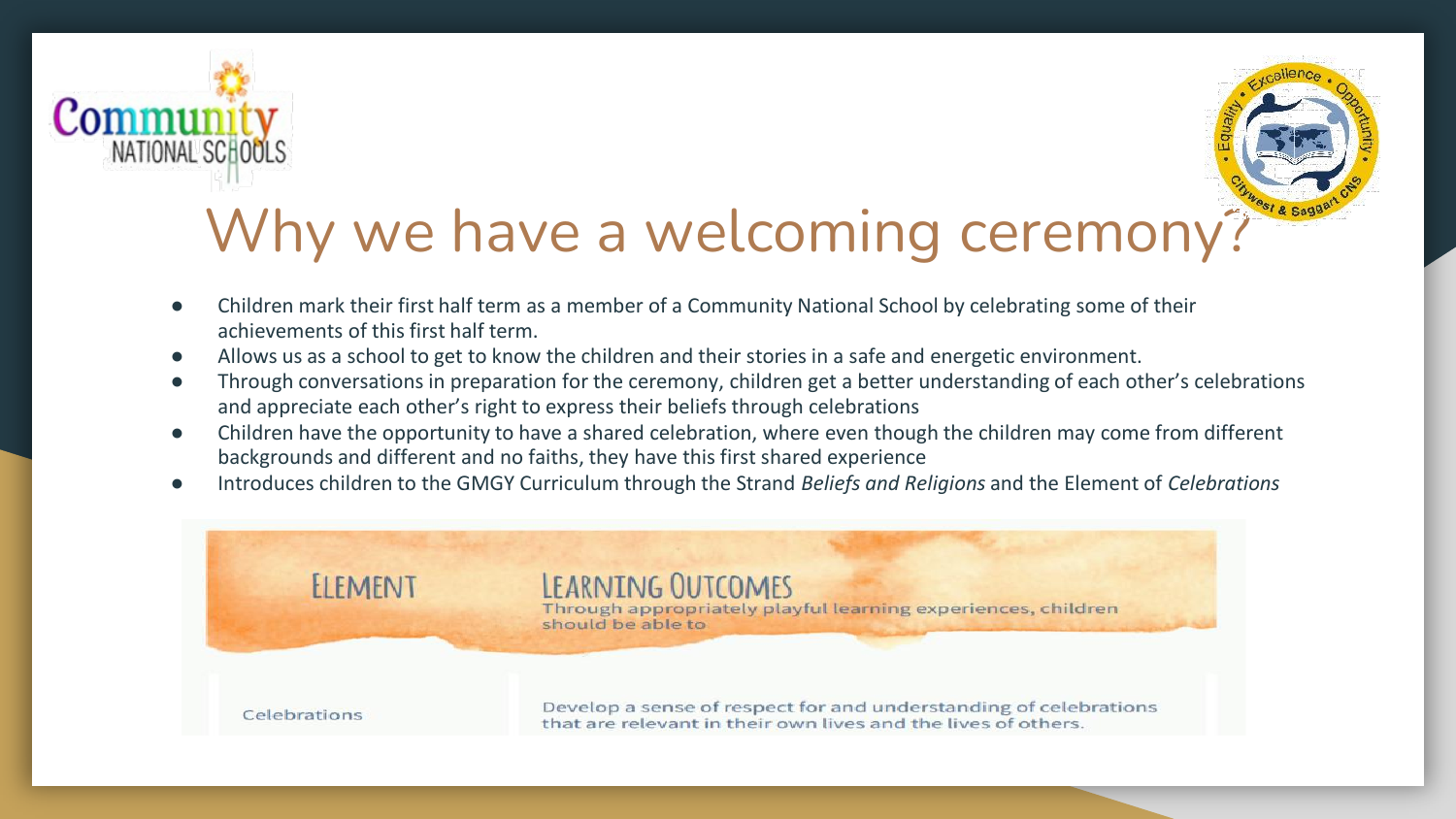



### How it links with GMGY?



- **Here are just some of the Strands and Elements we feel are linked with the GMGY Curriculum when completing the welcoming ceremony**
- We Are A CNS
- *Community and Citizenship*
- *Values*
- *Respect*
- My Stories
- *My Life*
- *My Relationships*
- Thinking Time
- E*motions and Wellbeing*
- Beliefs and Religions
- *Special Artifacts*
- *Celebrations*